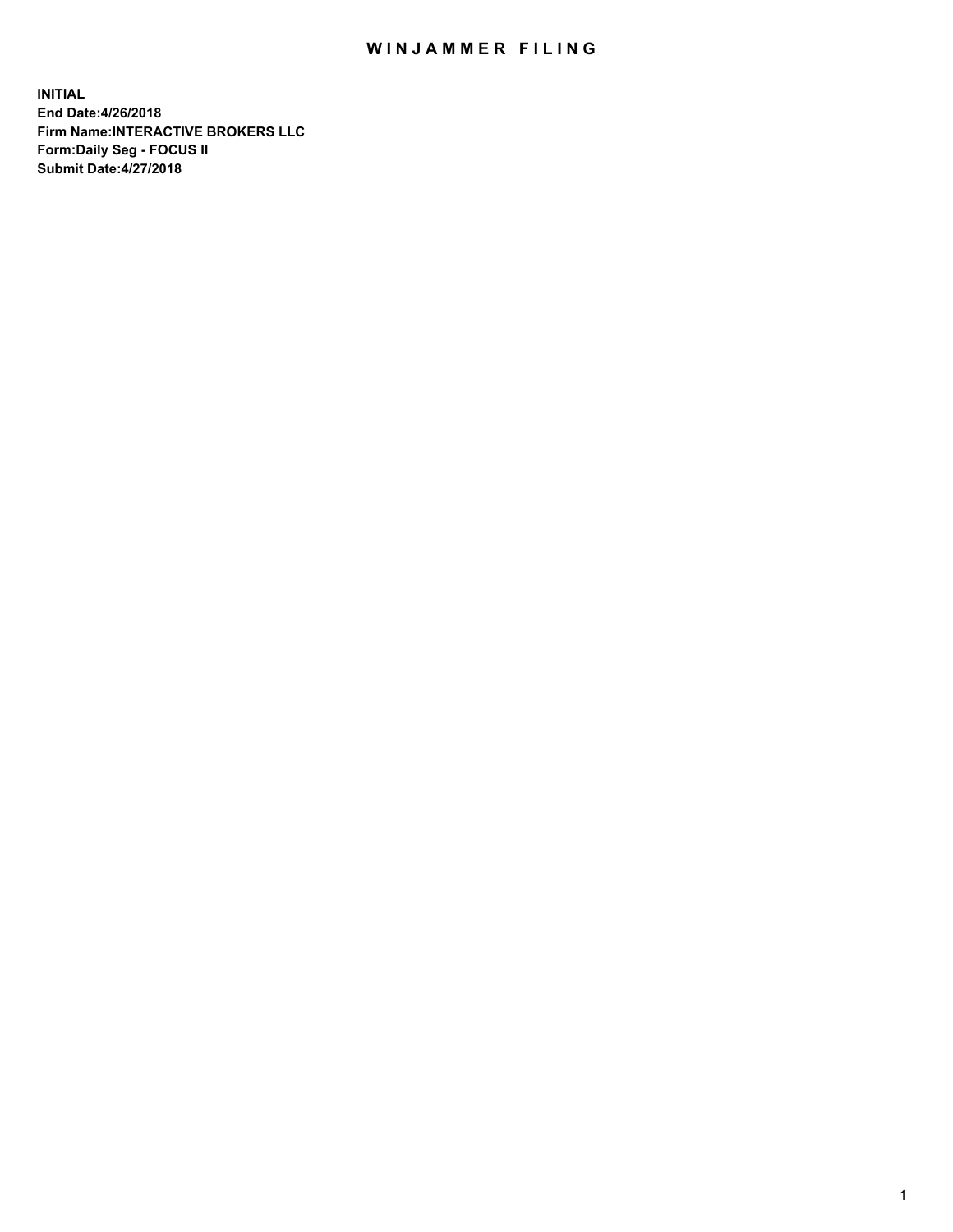## **INITIAL End Date:4/26/2018 Firm Name:INTERACTIVE BROKERS LLC Form:Daily Seg - FOCUS II Submit Date:4/27/2018 Daily Segregation - Cover Page**

| Name of Company<br><b>Contact Name</b><br><b>Contact Phone Number</b><br><b>Contact Email Address</b>                                                                                                                                                                                                                          | <b>INTERACTIVE BROKERS LLC</b><br>James Menicucci<br>203-618-8085<br>jmenicucci@interactivebrokers.c<br>om |
|--------------------------------------------------------------------------------------------------------------------------------------------------------------------------------------------------------------------------------------------------------------------------------------------------------------------------------|------------------------------------------------------------------------------------------------------------|
| FCM's Customer Segregated Funds Residual Interest Target (choose one):<br>a. Minimum dollar amount: ; or<br>b. Minimum percentage of customer segregated funds required:% ; or<br>c. Dollar amount range between: and; or<br>d. Percentage range of customer segregated funds required between: % and %.                       | $\overline{\mathbf{0}}$<br>0<br>155,000,000 245,000,000<br>00                                              |
| FCM's Customer Secured Amount Funds Residual Interest Target (choose one):<br>a. Minimum dollar amount: ; or<br>b. Minimum percentage of customer secured funds required:%; or<br>c. Dollar amount range between: and; or<br>d. Percentage range of customer secured funds required between:% and%.                            | $\overline{\mathbf{0}}$<br>0<br>80,000,000 120,000,000<br>0 <sub>0</sub>                                   |
| FCM's Cleared Swaps Customer Collateral Residual Interest Target (choose one):<br>a. Minimum dollar amount: ; or<br>b. Minimum percentage of cleared swaps customer collateral required:% ; or<br>c. Dollar amount range between: and; or<br>d. Percentage range of cleared swaps customer collateral required between:% and%. | $\overline{\mathbf{0}}$<br>$\underline{\mathbf{0}}$<br>0 <sub>0</sub><br>0 <sub>0</sub>                    |

Attach supporting documents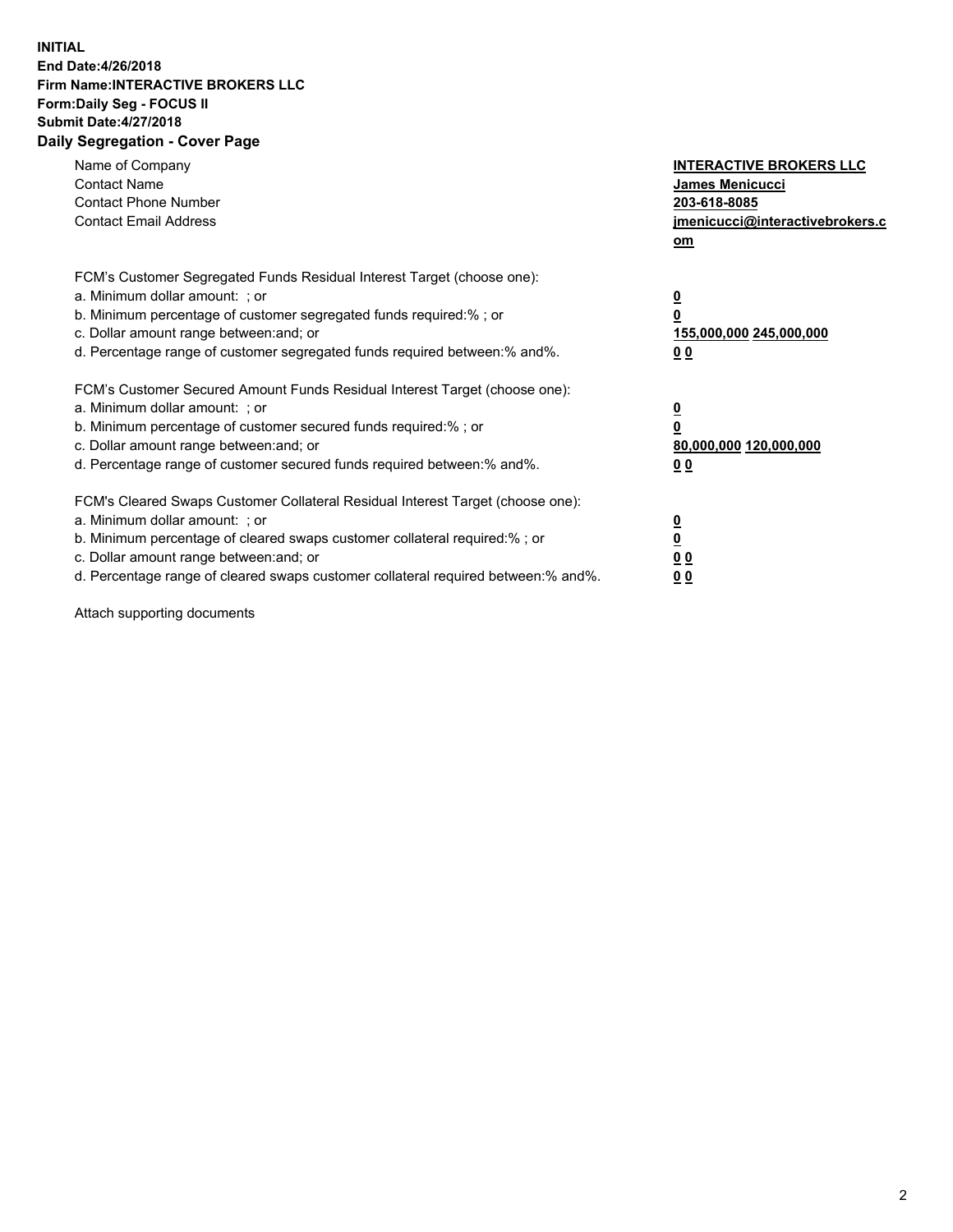## **INITIAL End Date:4/26/2018 Firm Name:INTERACTIVE BROKERS LLC Form:Daily Seg - FOCUS II Submit Date:4/27/2018 Daily Segregation - Secured Amounts**

|                | Daily Ocglegation - Occuled Amounts                                                                        |                                  |
|----------------|------------------------------------------------------------------------------------------------------------|----------------------------------|
|                | Foreign Futures and Foreign Options Secured Amounts                                                        |                                  |
|                | Amount required to be set aside pursuant to law, rule or regulation of a foreign                           | $0$ [7305]                       |
|                | government or a rule of a self-regulatory organization authorized thereunder                               |                                  |
| 1.             | Net ledger balance - Foreign Futures and Foreign Option Trading - All Customers                            |                                  |
|                | A. Cash                                                                                                    | 449, 183, 335 [7315]             |
|                | B. Securities (at market)                                                                                  | $0$ [7317]                       |
| 2.             | Net unrealized profit (loss) in open futures contracts traded on a foreign board of trade                  | $-3,036,613$ [7325]              |
| 3.             | Exchange traded options                                                                                    |                                  |
|                | a. Market value of open option contracts purchased on a foreign board of trade                             | 328,039 [7335]                   |
|                | b. Market value of open contracts granted (sold) on a foreign board of trade                               | -53,093 [7337]                   |
| 4.             | Net equity (deficit) (add lines 1.2. and 3.)                                                               | 446,421,668 [7345]               |
| 5.             | Account liquidating to a deficit and account with a debit balances - gross amount                          | 3,580 [7351]                     |
|                | Less: amount offset by customer owned securities                                                           | 0 [7352] 3,580 [7354]            |
| 6.             | Amount required to be set aside as the secured amount - Net Liquidating Equity                             | 446,425,248 [7355]               |
|                | Method (add lines 4 and 5)                                                                                 |                                  |
| 7.             | Greater of amount required to be set aside pursuant to foreign jurisdiction (above) or line                | 446,425,248 [7360]               |
|                | 6.                                                                                                         |                                  |
|                | FUNDS DEPOSITED IN SEPARATE REGULATION 30.7 ACCOUNTS                                                       |                                  |
| $\mathbf{1}$ . | Cash in banks                                                                                              |                                  |
|                | A. Banks located in the United States                                                                      | 103,209,216 [7500]               |
|                | B. Other banks qualified under Regulation 30.7                                                             | 0 [7520] 103,209,216 [7530]      |
| 2.             | Securities                                                                                                 |                                  |
|                | A. In safekeeping with banks located in the United States                                                  | 371,302,822 [7540]               |
|                | B. In safekeeping with other banks qualified under Regulation 30.7                                         | 0 [7560] 371,302,822 [7570]      |
| 3.             | Equities with registered futures commission merchants                                                      |                                  |
|                | A. Cash                                                                                                    | $0$ [7580]                       |
|                | <b>B.</b> Securities                                                                                       | $0$ [7590]                       |
|                | C. Unrealized gain (loss) on open futures contracts                                                        | $0$ [7600]                       |
|                | D. Value of long option contracts                                                                          | $0$ [7610]                       |
|                | E. Value of short option contracts                                                                         | 0 [7615] 0 [7620]                |
| 4.             | Amounts held by clearing organizations of foreign boards of trade                                          |                                  |
|                | A. Cash                                                                                                    | $0$ [7640]                       |
|                | <b>B.</b> Securities                                                                                       | $0$ [7650]                       |
|                | C. Amount due to (from) clearing organization - daily variation                                            | $0$ [7660]                       |
|                | D. Value of long option contracts                                                                          | $0$ [7670]                       |
|                | E. Value of short option contracts                                                                         | 0 [7675] 0 [7680]                |
| 5.             | Amounts held by members of foreign boards of trade                                                         |                                  |
|                | A. Cash                                                                                                    | 99,609,069 [7700]                |
|                | <b>B.</b> Securities                                                                                       | $0$ [7710]                       |
|                | C. Unrealized gain (loss) on open futures contracts                                                        | $-3,020,866$ [7720]              |
|                | D. Value of long option contracts                                                                          | 323,831 [7730]                   |
|                | E. Value of short option contracts                                                                         | -48,885 [7735] 96,863,149 [7740] |
| 6.             | Amounts with other depositories designated by a foreign board of trade                                     | $0$ [7760]                       |
| 7.             | Segregated funds on hand                                                                                   | $0$ [7765]                       |
| 8.             | Total funds in separate section 30.7 accounts                                                              | 571,375,187 [7770]               |
| 9.             | Excess (deficiency) Set Aside for Secured Amount (subtract line 7 Secured Statement<br>Page 1 from Line 8) | 124,949,939 [7380]               |
| 10.            | Management Target Amount for Excess funds in separate section 30.7 accounts                                | 80,000,000 [7780]                |
| 11.            | Excess (deficiency) funds in separate 30.7 accounts over (under) Management Target                         | 44,949,939 [7785]                |
|                |                                                                                                            |                                  |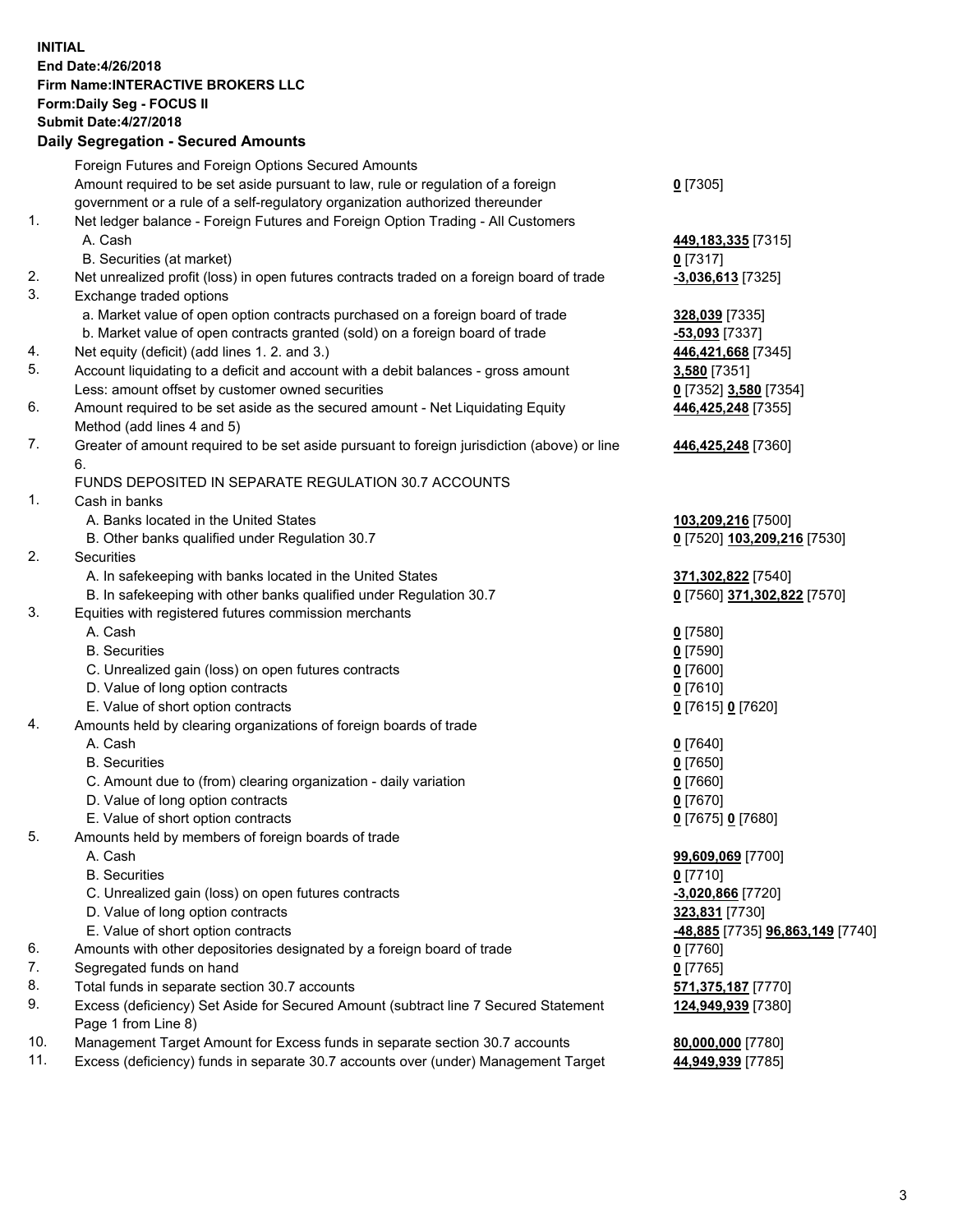**INITIAL End Date:4/26/2018 Firm Name:INTERACTIVE BROKERS LLC Form:Daily Seg - FOCUS II Submit Date:4/27/2018 Daily Segregation - Segregation Statement** SEGREGATION REQUIREMENTS(Section 4d(2) of the CEAct) 1. Net ledger balance A. Cash **4,051,098,166** [7010] B. Securities (at market) **0** [7020] 2. Net unrealized profit (loss) in open futures contracts traded on a contract market **52,647,688** [7030] 3. Exchange traded options A. Add market value of open option contracts purchased on a contract market **165,706,111** [7032] B. Deduct market value of open option contracts granted (sold) on a contract market **-188,323,856** [7033] 4. Net equity (deficit) (add lines 1, 2 and 3) **4,081,128,109** [7040] 5. Accounts liquidating to a deficit and accounts with debit balances - gross amount **162,595** [7045] Less: amount offset by customer securities **0** [7047] **162,595** [7050] 6. Amount required to be segregated (add lines 4 and 5) **4,081,290,704** [7060] FUNDS IN SEGREGATED ACCOUNTS 7. Deposited in segregated funds bank accounts A. Cash **625,184,181** [7070] B. Securities representing investments of customers' funds (at market) **2,561,685,251** [7080] C. Securities held for particular customers or option customers in lieu of cash (at market) **0** [7090] 8. Margins on deposit with derivatives clearing organizations of contract markets A. Cash **20,867,808** [7100] B. Securities representing investments of customers' funds (at market) **1,094,011,051** [7110] C. Securities held for particular customers or option customers in lieu of cash (at market) **0** [7120] 9. Net settlement from (to) derivatives clearing organizations of contract markets **2,631,539** [7130] 10. Exchange traded options A. Value of open long option contracts **165,612,751** [7132] B. Value of open short option contracts **-188,229,047** [7133] 11. Net equities with other FCMs A. Net liquidating equity **0** [7140] B. Securities representing investments of customers' funds (at market) **0** [7160] C. Securities held for particular customers or option customers in lieu of cash (at market) **0** [7170] 12. Segregated funds on hand **0** [7150] 13. Total amount in segregation (add lines 7 through 12) **4,281,763,534** [7180] 14. Excess (deficiency) funds in segregation (subtract line 6 from line 13) **200,472,830** [7190] 15. Management Target Amount for Excess funds in segregation **155,000,000** [7194]

16. Excess (deficiency) funds in segregation over (under) Management Target Amount Excess

**45,472,830** [7198]